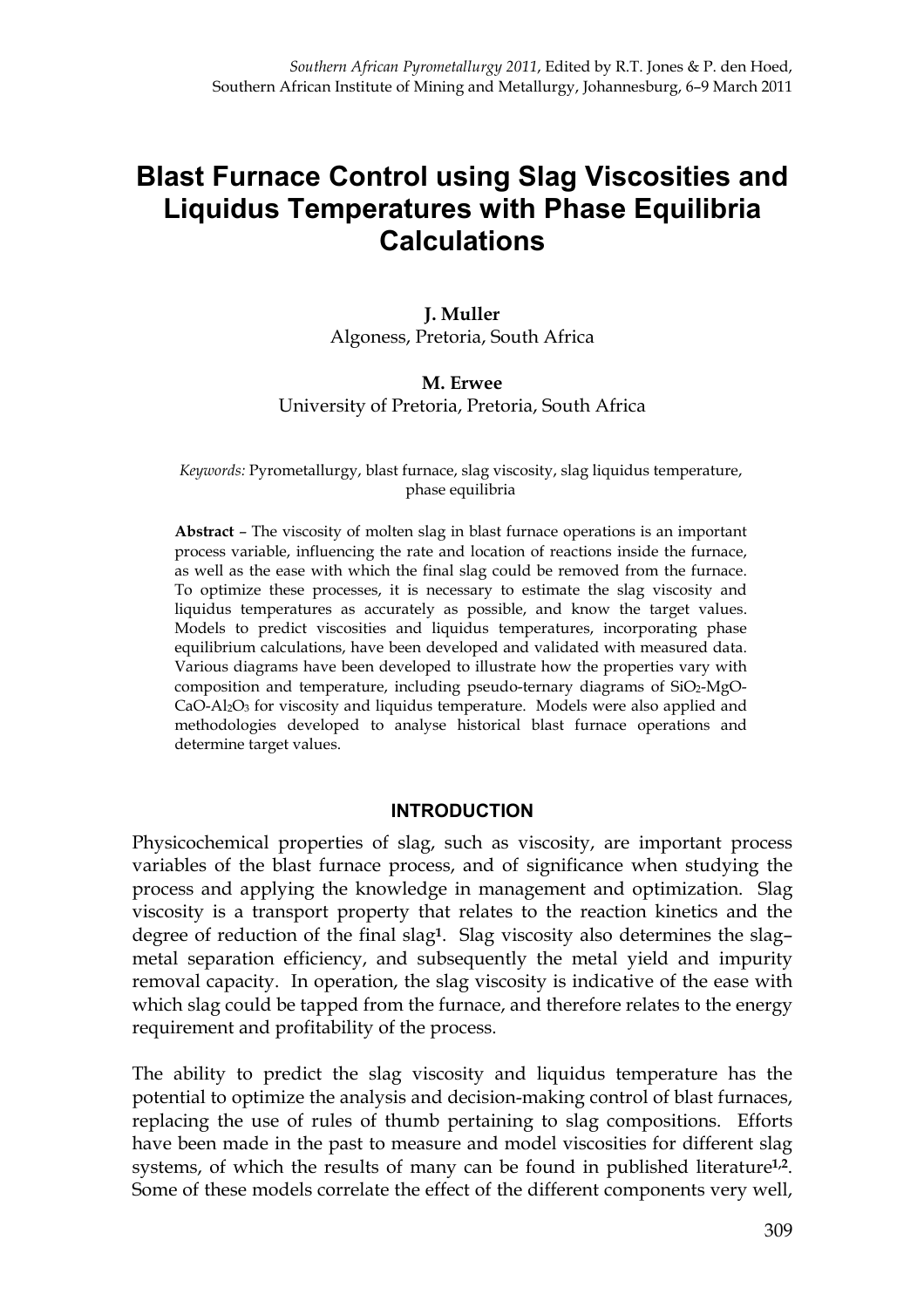but often do not consider the effect of the adjusted liquid slag composition, and precipitation of solids at lower temperatures.

In the typical slag system of interest, an increase in basicity not only leads to a lower liquid viscosity due to broken silicate bonds, but also increases the likelihood of solids precipitation, thereby increasing the viscosity. Phase equilibrium calculations are used to firstly determine the liquidus temperature, and then to estimate the amount (if any) of precipitated solids. For multiphase slags, the predicted amount of solids is to be used to adjust the viscosity predicted by the liquid viscosity model.

To optimize the process using the developed model, the first step would be to apply the models to historical data to generate a performance baseline and determine targets for improvement. In this work, the aim was to develop liquidus temperature and effective-viscosity models and application methodologies, to illustrate how they could be used for a blast furnace, to monitor performance and drive optimization.

# **METHODOLOGY**

# **Overview of slag viscosity and liquidus temperature**

Molten slag can be classified as a Newtonian fluid with the shear viscosity being independent of the shear rate, and therefore named dynamic viscosity**1**. Viscosity is largely influenced by bonding and the degree of polymerisation**2**, with  $SiO<sub>2</sub>$  and  $Al<sub>2</sub>O<sub>3</sub>$  contributing to higher viscosities with their highly covalent bonds**1**. In contrast, monoxides such as CaO and MgO exhibit ionic behaviour, leading to the destruction of silicate chains and lowering the viscosity**2**. These arguments only hold for the liquid slag-phase system, and in the multiphase system, an increase in monoxides leads to higher activities of solid phases and possible solids precipitation, which would increase the effective (observed) viscosity.

It should also be noted that, in the typical operation where it is possible to alter the slag composition, changes in the composition would have opposing effects. For example, the achievement of lower viscosity at higher basicities will likely be associated with the adverse effect of increased liquidus temperature. In addition to the effects on physicochemical properties, the slag basicity also influences the sulphur (and to some extent the phosphorus) removal capacity of the slag, and the silicon content of the hot metal; higher basicities lead to higher sulphur values in the slag and lower silicon values in the metal.

# **Metallurgical system**

The models developed are based on phase equilibrium calculations, using thermodynamic data set up for specific metallurgical systems. To follow is the definition of the metallurgical system for the material of interest, considering the typical operating region of compositions and temperatures of blast furnace slags.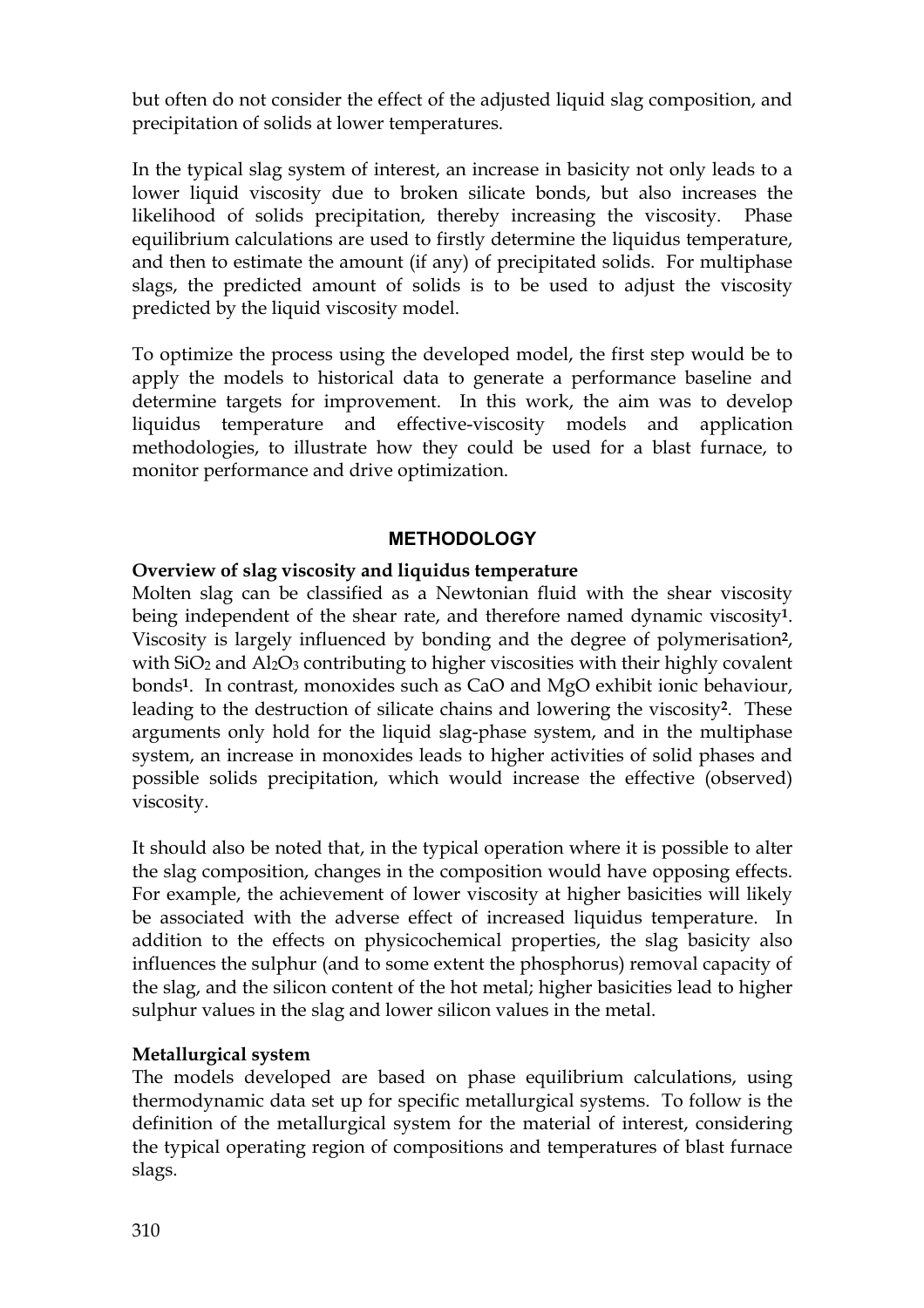The viscosity and liquidus temperature models developed were configured and optimized specifically for blast furnace type slag. These slags contain predominantly  $SiO_2$ ,  $Al_2O_3$ ,  $MgO$ , and CaO, with smaller amounts of FeO, MnO,  $TiO<sub>2</sub>$ , Na<sub>2</sub>O, K<sub>2</sub>O, and S that also influence the physicochemical properties. The temperature of the slag also influences the phase equilibria and subsequently the values of physicochemical properties.

Table I lists typical ranges and values for the chemical composition and temperature of blast furnace slag. The slag temperature values are estimates based on the assumption that this type of slag is approximately 100°C hotter inside the furnace than the tapped metal temperature. These values listed here can vary greatly between plants due to variances in the feed material.

| Property                      | Range<br>(mass $\%$ , or $\mathrm{^{\circ}C}$ ) | <b>Typical Value</b><br>(mass %, or $^{\circ}C)$ |
|-------------------------------|-------------------------------------------------|--------------------------------------------------|
| CaO                           | $30.0 - 45.0\%$                                 | 40.0%                                            |
| MgO                           | $3.0 - 18.0\%$                                  | 8.0%                                             |
| $Al_2O_3$                     | $8.0 - 17.0\%$                                  | 12.0%                                            |
| SiO <sub>2</sub>              | $30.0 - 47.0\%$                                 | 36.0%                                            |
| S                             | $0.2 - 2.5\%$                                   | 1.0%                                             |
| K <sub>2</sub> O              | $0.2 - 1.9\%$                                   | $0.6\%$                                          |
| Na <sub>2</sub> O             | $0.1 - 0.6\%$                                   | $0.4\%$                                          |
| TiO <sub>2</sub>              | $0.4 - 2.5\%$                                   | 0.7%                                             |
| FeO                           | $0.1 - 0.6\%$                                   | $0.3\%$                                          |
| MnO                           | $0.1 - 1.8\%$                                   | $0.3\%$                                          |
| $B4 = (CaO+MgO)/(Al2O3+SiO2)$ | $0.7 - 1.2$                                     | 1.0                                              |
| Slag Temperature              | $1520 - 1640$ °C                                | $1590^{\circ}$ C                                 |

**Table I:** Ranges and typical values of component mass percentages and temperatures of blast furnace type slags

Phase diagrams from literature were studied to obtain an indication of the stable phases under equilibrium conditions for the blast furnace type slag. One such source of ternary diagrams is the Slag Atlas**<sup>3</sup>** in which ternary phase diagrams can be found for the  $SiO_2$ -CaO-MgO-Al<sub>2</sub>O<sub>3</sub> system with 10% and 15%  $Al_2O_3$  respectively.

According to these diagrams, the following phases are expected at the given conditions:

- Melilite,  $(Ca)_{2} [Mg, Fe^{2+}, Fe^{3+}, Al] {Fe^{3+}, Al, Si}^{2O7}$
- Pyroxene,  $Al_2CaO_6Si$
- Merwinite,  $Ca<sub>3</sub>MgSi<sub>2</sub>O<sub>8</sub>$
- Dicalcium Silicate, (Mg, Mn, Fe, Ca)2SiO<sub>4</sub>
- Periclase, MgO
- Monticellite, CaOMgOSiO<sub>2</sub>
- Pseudowollastonite, CaSiO<sub>3</sub>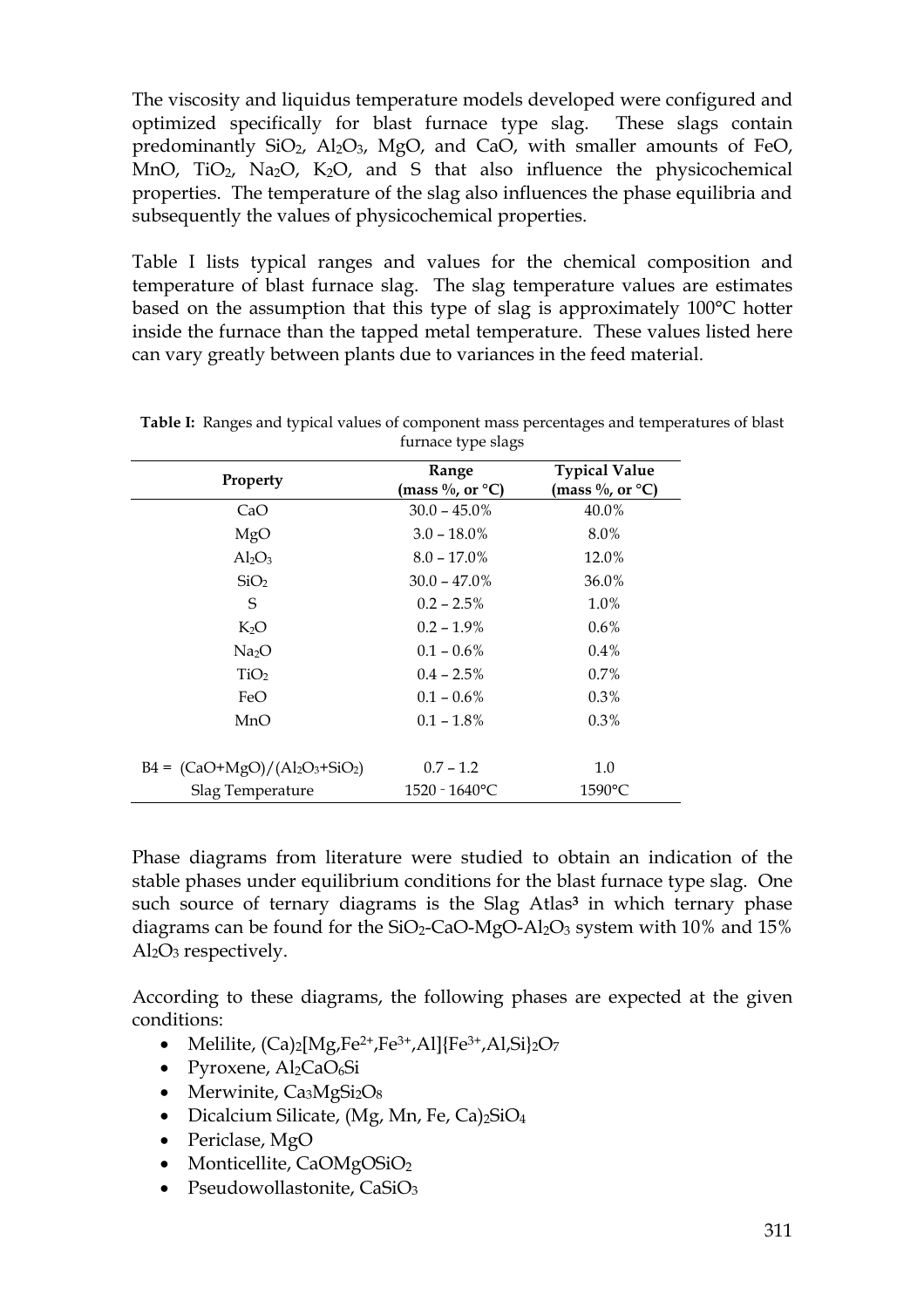- Rankinite,  $Ca_3Si_2O_7$
- Spinel,  $MgAl<sub>2</sub>O<sub>4</sub>$
- Wollastonite, CaSiO<sub>3</sub>
- Forsterite,  $Mg_2SiO_4$

In the models developed, FactSage software**<sup>4</sup>** was used to perform phase equilibrium calculations, using the contained thermodynamic data mostly from the FToxid and FACT53 databases, as per the metallurgical system defined above. The metallurgical system was configured in the software, selecting pure condensed and solution phases representing these phases from the available FactSage data. Additional phases were also selected to allow for equilibrium calculations incorporating the minor components of FeO, MnO, TiO<sub>2</sub>, Na<sub>2</sub>O, K2O, and S.

# **Effective viscosity**

The effective viscosity is the liquid viscosity of the slag, adapted to consider the precipitated solids from the liquid slag. In single-phase molten slag systems, the viscosity can be estimated using relationships between slag composition and temperature, and here the Urbain formalism has been used, as it is welldocumented**2**. Preceding the calculation of the liquid viscosity, the model uses FactSage to calculate phase equilibrium through Gibbs free energy minimization at the specified temperature. The liquid viscosity is calculated using the predicted composition of the slag liquid phase, possibly different from the bulk slag composition when the slag temperature is below the liquidus temperature of the slag.

The phase equilibrium calculation results are subsequently used to determine the volume percentage of all the solid phases forming. This is used to correct the liquid viscosity for possible solids by using the Roscoe equation**5**:

$$
\eta_{eff} = \eta_{liq} (1 - 1.35\phi)^{-2.5}
$$
 [1]

Where  $\eta_{liq}$  is the liquid viscosity (Poise),  $\eta_{eff}$  the effective viscosity (Poise), and  $\phi$  is the volume fraction of solids predicted in the molten slag.

# **Liquidus temperature**

The liquidus temperature model also uses phase equilibrium calculations, through Gibbs free energy minimization in the FactSage software. For a specified slag composition, the target temperature calculation is performed to determine the temperature with the liquid slag phase as precipitation target. The temperature is subsequently determined where only masses of liquid slag components are predicted, and where at least one other solid phase has an activity of one but still zero mass. This indicates the point at which precipitation is expected to start should the slag be cooled.

# **Temperature for target viscosity**

312 The viscosity model was used to estimate the slag temperature required for a specified viscosity of a slag composition. This could be applied to determine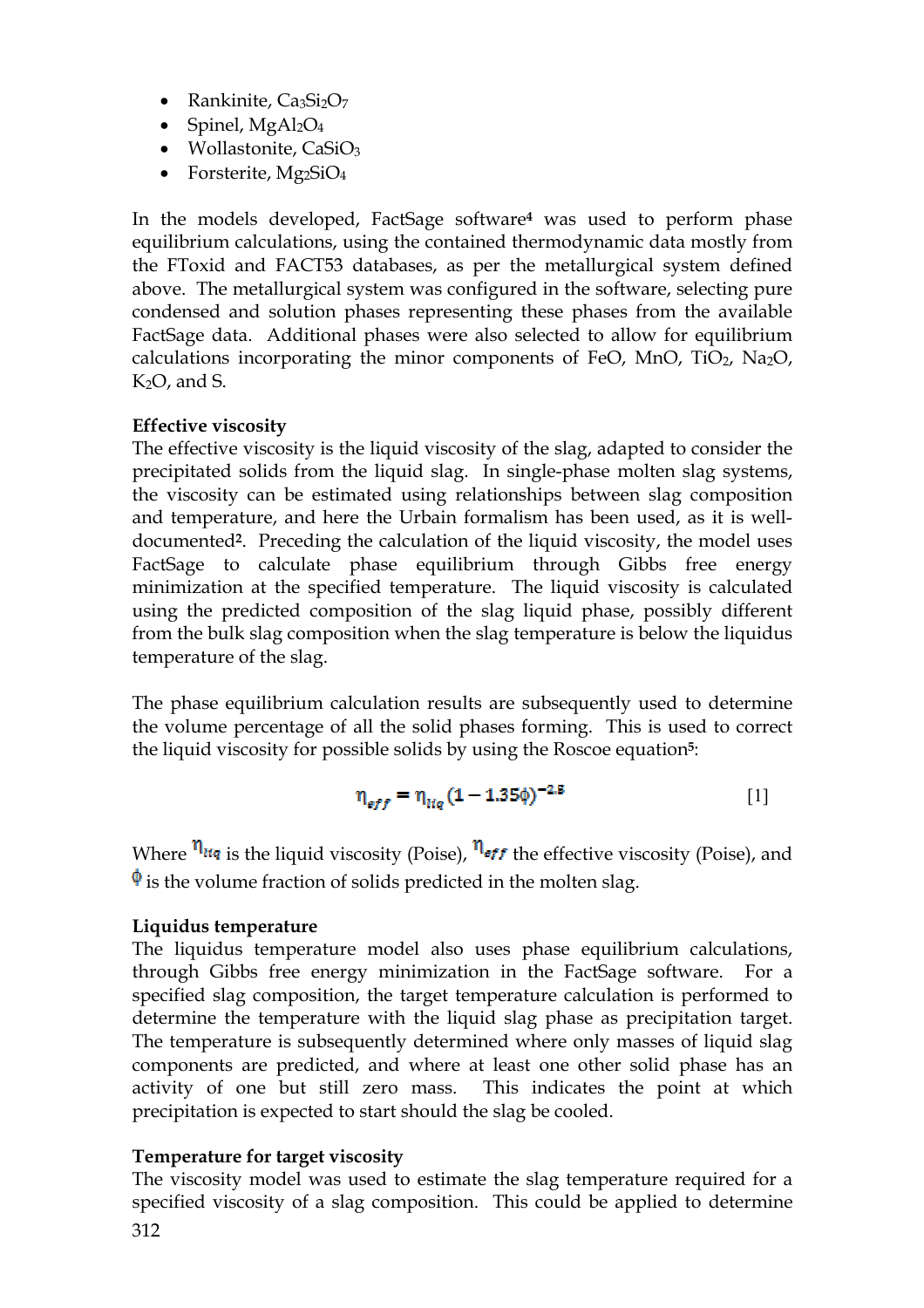the temperature range over which a given slag can be tapped without difficulty, or to compare the slags based on their energy requirements.

The effective viscosity model, as defined above, is executed iteratively, finding the temperature for which the target viscosity is predicted. The phase equilibrium and liquid viscosity is calculated at each point, to obtain the effective viscosity for each iteration with a guessed temperature. For typical blast furnace slag compositions and higher target viscosities, the resulting temperature is likely to yield a multiphase slag, where the solids contribute significantly to the increase in viscosity.

## **Smelting process optimization**

In the normal slag operating region, changes in the basicity would have opposing effects on the slag viscosity and liquidus temperature, while also affecting the other controlled variables. Considering all control objectives, a global optimum has to be found in which costs are minimized while all the other controlled variables fall within their limits. The viscosity and liquidus temperature models are therefore components of a global optimizing model, and cannot be considered in isolation to determine the manipulated variables being the feed recipe and energy requirements.

The control objectives for optimisation of the blast furnace process include:

- · *Minimize cost.* For smelting and reduction of the available ore/sinter, the least amount of other feed materials such as coke must be used. This requires a low liquidus temperature and viscosity to minimize the energy requirements.
- · *Slag chemical composition requirements.* There might be limitations imposed on components in the slag, such as requirements for use in downstream processes.
- · *Low slag liquidus temperature.* The slag liquidus temperature needs to be sufficiently low to prevent the slag to from solidifying too easily during tapping, but not so low as to impede physical separation of slag and metal in the trough.
- · *Below target viscosity.* The chemical composition of the slag needs to be optimized for the viscosity to be as low as possible at the operating temperature, to decrease the energy requirement to operate with a tappable slag. The lower the slag viscosity, the better the slag–metal separation is as well.
- · *Minimize slag volume.* Energy is lost as 'sensible heat' in the slag, which needs to be minimized. Material handling and waste disposal costs also need to be minimized.
- · *Sulphur, silicon, and alkali removal capacity.* The chemical composition and temperature of the slag influences the capacity to remove these components in the slag, and control their distribution to the metal or the gas, or the accumulation thereof in the process (alkalis).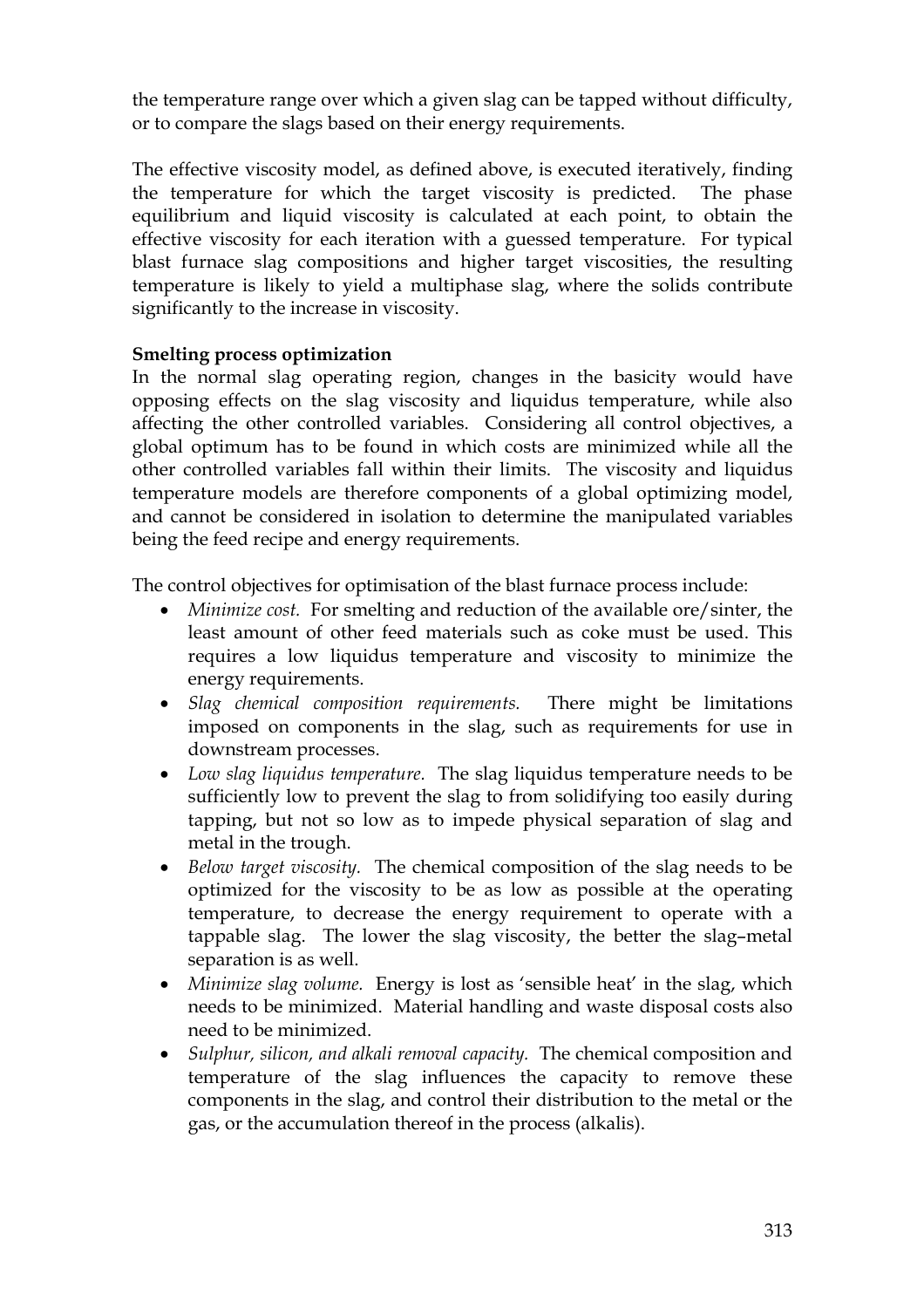## **MODEL RESULTS**

## **Model validation using measured data**

Despite the primary purpose of this work being the development of qualitative models, the viscosity model was applied to published data on blast furnace slag viscosity measurements, to quantify to some extent the error in the model. Information was obtained from literature**6,7** where viscosities were measured of typical blast furnace type slags with varying basicities and  $Al_2O_3$  contents.

The correlation between the effective viscosities predicted by the model and the viscosities measured**6,7** are illustrated in Figure 1. The overall correlation between the predicted and measured viscosities is better at lower viscosities relating to higher temperatures, but deteriorates at higher viscosities.



**Figure 1:** Correlation plot of the predicted effective viscosities versus the measured viscosities from literature**6,7**

## **Effect of solids on viscosity**

A plot of the Roscoe equation**<sup>5</sup>** in Figure 2 illustrates the strong exponential effect that solids in the slag have on the viscosity, and the importance of having to consider it in the model. The value on the y-axis is the factor by which the liquid viscosity is multiplied to yield the effective viscosity figure.

The model was applied using a typical blast furnace slag composition (Table I) at different temperatures. Figure 3 illustrates the difference between the liquid viscosity and the effective viscosity. At lower temperatures, the viscosity model incorporating phase equilibria predicts significantly higher viscosities due to the effect of the solids precipitating from the slag phase.

Figure 4 illustrates viscosity of the typical blast furnace slag composition where the basicity ( $(CaO+MgO)/SiO<sub>2</sub>$ ) is varied and viscosity calculated at 1500 $^{\circ}$ C and 1600°C respectively. In both cases, it can be seen how the viscosity decreases with basicity as the  $SiO<sub>2</sub>$  decreases. At 1500 $^{\circ}$ C and higher basicities, the viscosity is predicted to increase slightly, due to the effect of solids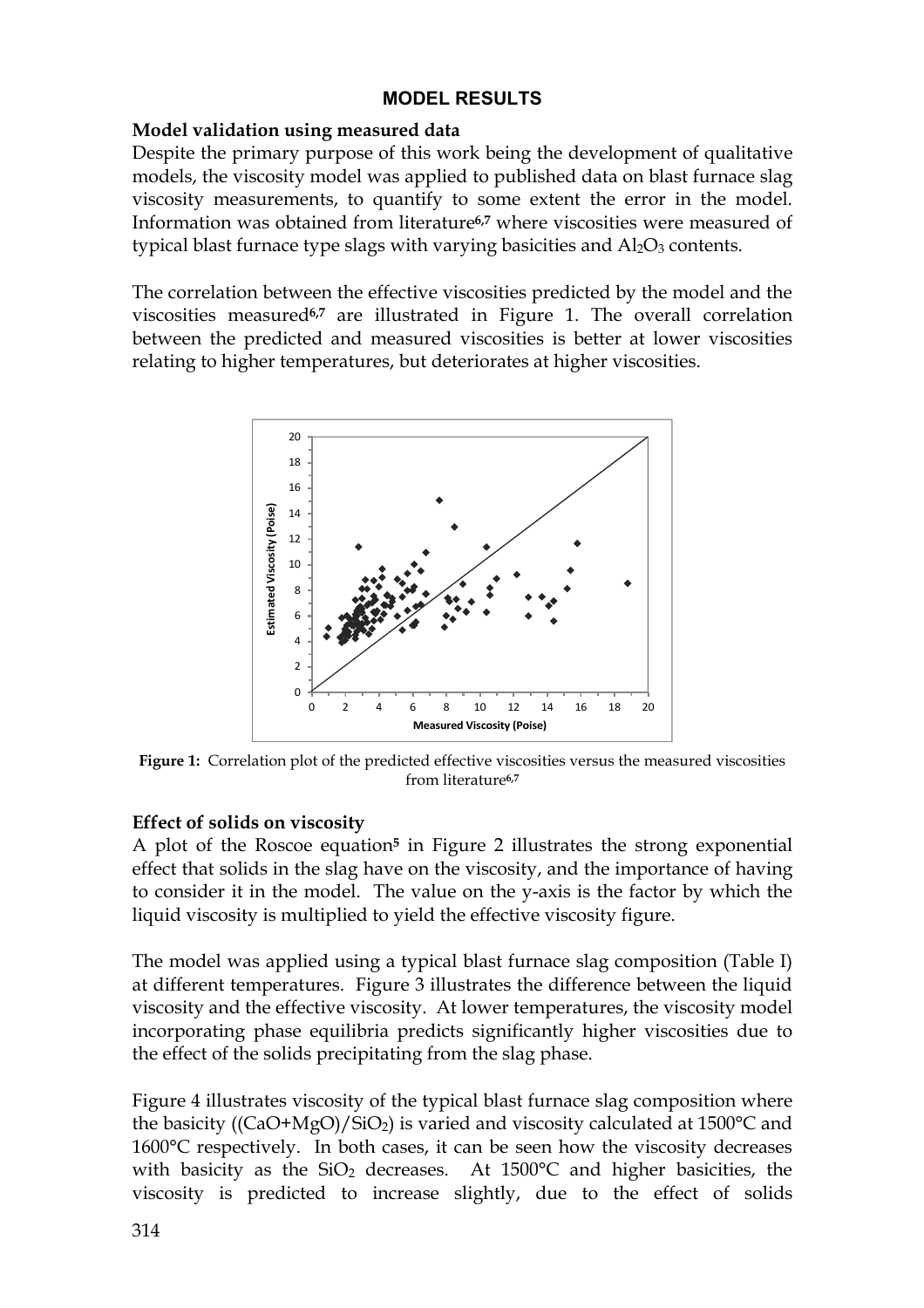precipitating. This indicates how the effect of the solids could counteract the effect of the lower  $SiO<sub>2</sub>$  and cause viscosity to increase.



**Figure 2:** The exponential influence of solids on the viscosity predicted by the Roscoe equation**<sup>5</sup>**



**Figure 3:** Viscosities calculated for typical blast furnace slag at different temperatures, illustrating the effect of precipitating solids on viscosity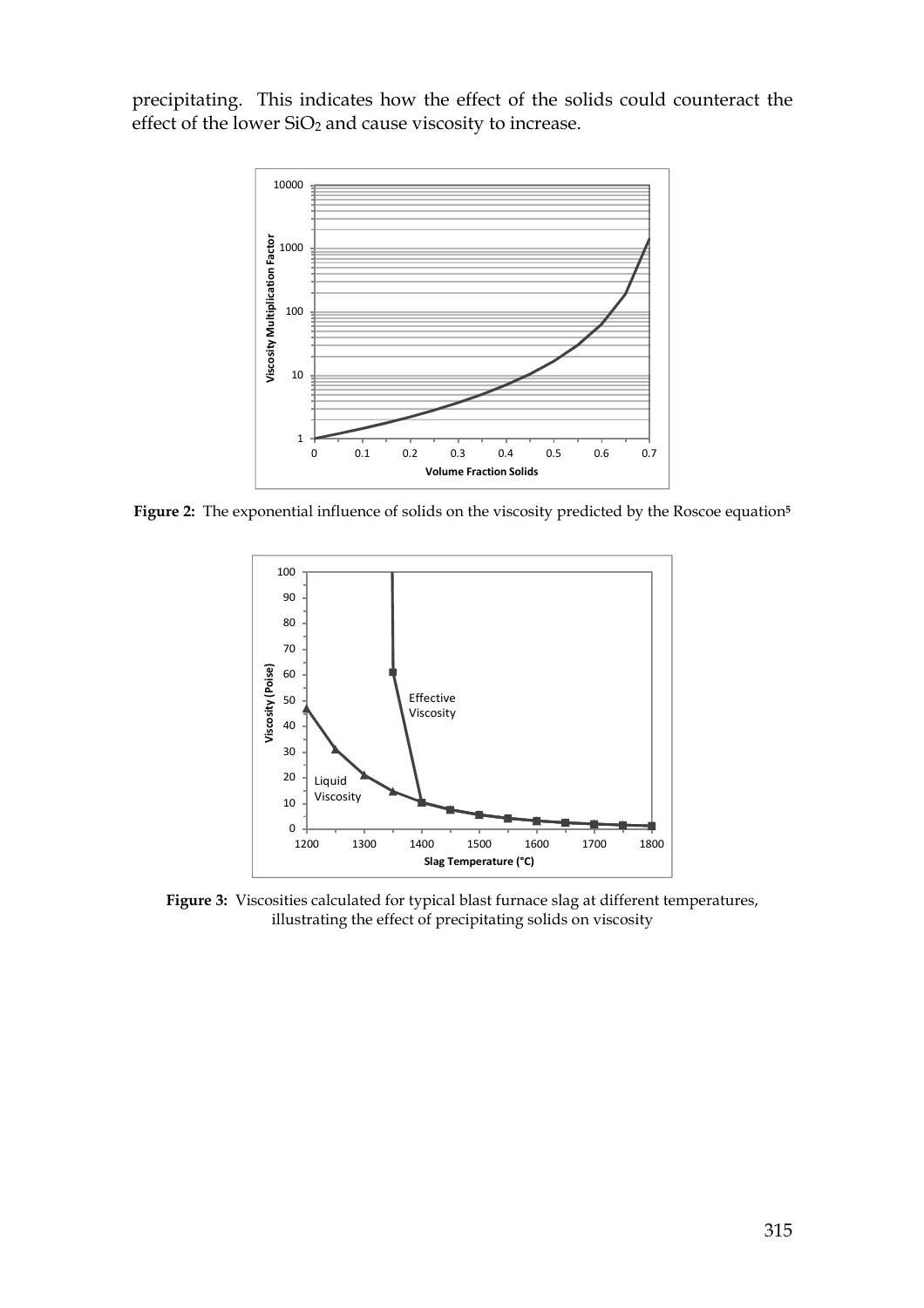

**Figure 4:** Effective viscosities of typical blast furnace slag with varying basicities ((CaO+MgO)/SiO2), illustrating the effect on viscosity of solids precipitating at higher basicities

#### **Effect of solids on viscosity**

As a visualisation aid, ternary diagrams were generated to illustrate the calculated properties over the complete range of possible compositions. The liquidus temperature ternary diagram is shown in Figure 5 for the quaternary system with  $12.5\%$  Al<sub>2</sub>O<sub>3</sub>. The increase of the liquidus temperature with increasing basicity can be observed.

The calculated effective viscosity for the quaternary system with  $12.5\%$  Al<sub>2</sub>O<sub>3</sub> at 1600°C is illustrated in Figure 6. This shows that the viscosity increases at higher  $SiO<sub>2</sub>$  contents, but also at lower  $SiO<sub>2</sub>$  contents below the liquidus temperature. For example, compositions having an MgO content of 10% would have viscosities above 10 Poise at  $SiO<sub>2</sub>$  contents higher than 53%, but also with SiO<sup>2</sup> contents below 12%.

The volume fraction of solids predicted for this system is illustrated in Figure 7. The liquidus line is indicated by the line for the lowest volume fraction of solids calculated, and the values increase with decreasing amounts of  $SiO<sub>2</sub>$ .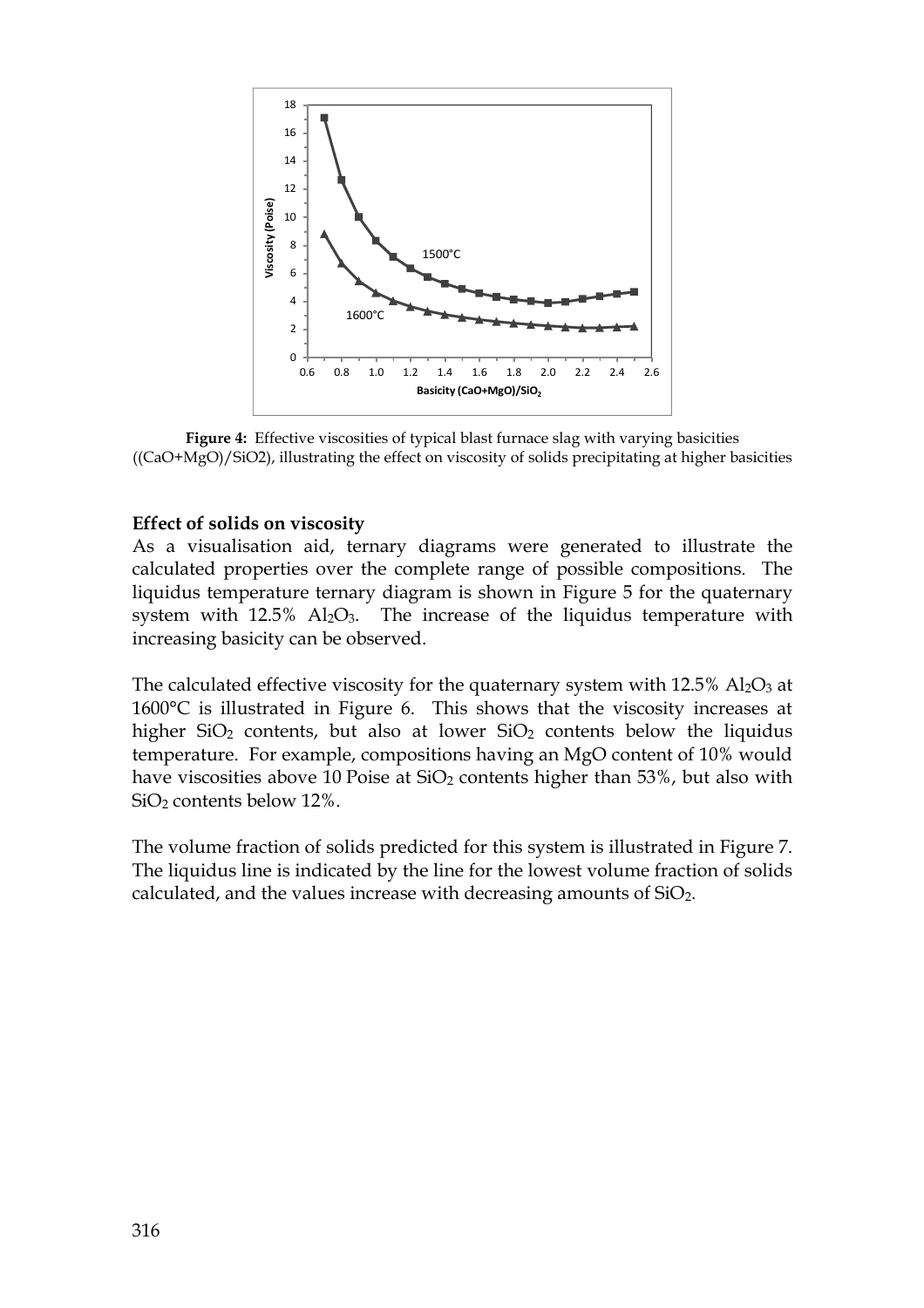

Figure 5: Liquidus temperature ternary diagram of the SiO<sub>2</sub>-CaO-MgO-Al<sub>2</sub>O<sub>3</sub> system, with  $12.5\%$  Al<sub>2</sub>O<sub>3</sub>



Figure 6: Effective viscosity ternary diagram of the SiO<sub>2</sub>-CaO-MgO-Al<sub>2</sub>O<sub>3</sub> system, with 12.5%  $Al<sub>2</sub>O<sub>3</sub>$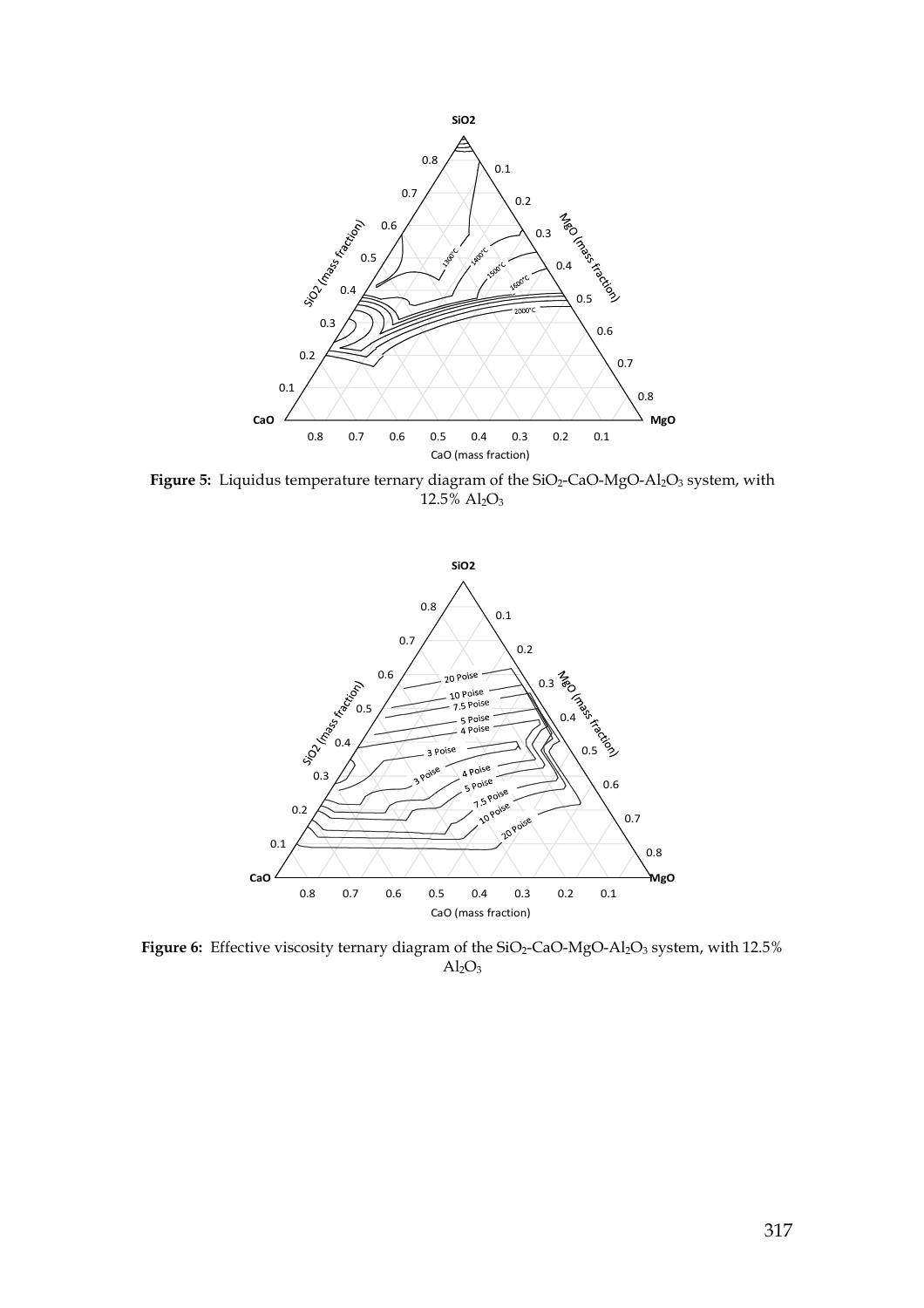

Figure 7: Volume fraction of solids ternary diagram of the SiO<sub>2</sub>-CaO-MgO-Al<sub>2</sub>O<sub>3</sub> system, with  $12.5\%$   $Al_2O_3$ 

#### **Influence of basicity, Al2O3, and FeO**

Effective viscosities were calculated for the typical blast furnace type slag (Table I) with varying basicity ((CaO+MgO)/SiO2) at 1500°C, for different amounts of FeO and  $Al_2O_3$ . The results calculated for FeO equal to 0% are illustrated in Figure 8, and for FeO equal to 5% in Figure 9. The results indicate a lowering of the viscosity with increased FeO content, explained by FeO acting as a silicate bond breaker. At higher basicities, the MgO and CaO have the same effect, up to the point where solids start to precipitate and the viscosity starts increasing. Al<sub>2</sub>O<sub>3</sub> has an increasing effect on viscosity, below the liquidus temperature, which appears to be somewhat elevated for higher  $Al_2O_3$ concentrations.



**Figure 8:** Effective viscosity as a function of basicity ((CaO+MgO)/SiO<sub>2</sub>) at 1500°C for FeO =  $0\%$ , and Al<sub>2</sub>O<sub>3</sub> =  $5\%$ , 10%, and 15%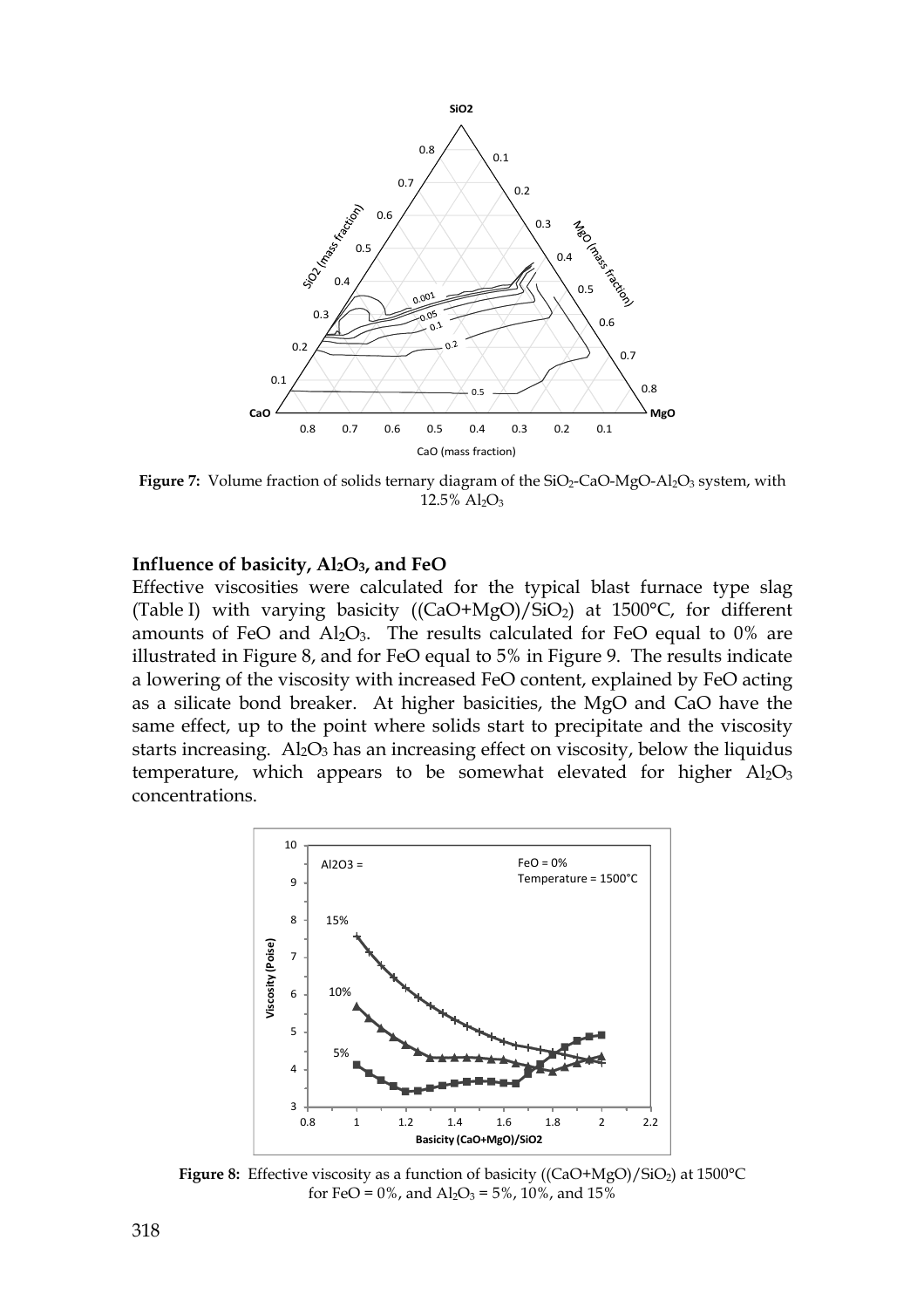

Figure 9: Effective viscosity as a function of basicity ((CaO+MgO)/SiO<sub>2</sub>) at 1500°C for FeO =  $5\%$ , and  $Al_2O_3 = 5\%$ , 10%, and 15%

#### **Influence of temperature, FeO, and Al2O<sup>3</sup>**

Effective viscosities were calculated for the typical blast furnace type slag (Table I) with a C/S ratio (weight percentage ratio of  $CaO/SiO<sub>2</sub>$  in slag) of 1.5 at varying temperature, for different amounts of FeO and Al<sub>2</sub>O<sub>3</sub>. The results calculated for FeO equal to 0% are illustrated in

Figure **10**, and FeO equal to 5% in Figure 11. In both cases, the results illustrate lower viscosities for lower Al<sub>2</sub>O<sub>3</sub> concentrations. The results also illustrate that the compositions with lower  $\text{Al}_2\text{O}_3$  contents have higher liquidus temperatures, as viscosities increased significantly at higher temperatures (compared to other compositions) due to the formation of solids.



**Figure 10:** Effective viscosity as a function of temperature for FeO =  $0\%$ , C/S = 1.5, and  $Al_2O_3 = 5\%$ , 10%, and 15%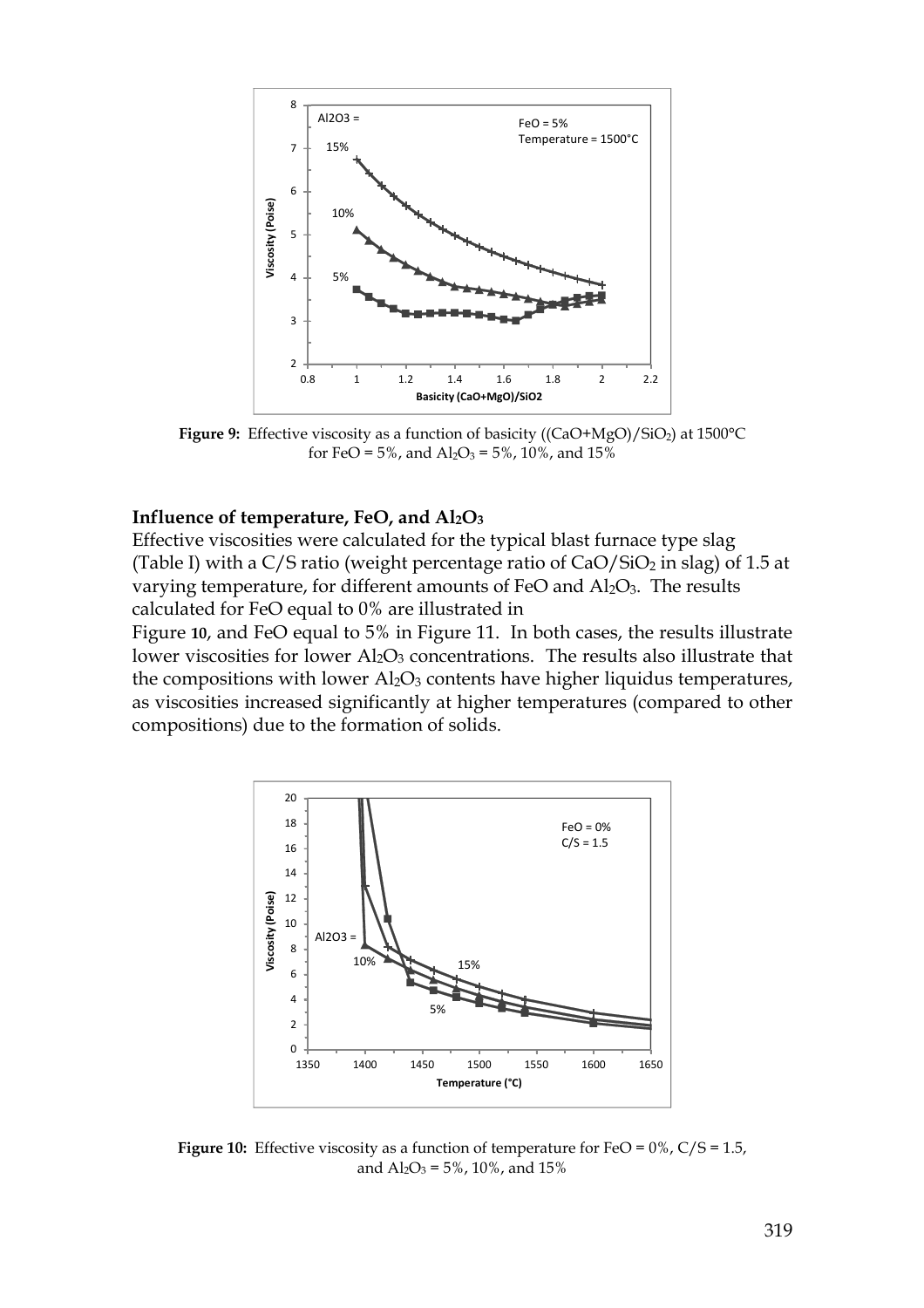

**Figure 11:** Effective viscosity as a function of temperature for FeO = 5%, C/S = 1.5, and  $Al_2O_3 = 5\%$ , 10%, and 15%

#### **Influence of temperature, FeO, and C/S**

Effective viscosities were calculated for the typical blast furnace type slag (Table I) with  $Al_2O_3$  equal to 10% at varying temperature, for different amounts of FeO and C/S. The results calculated for FeO equal to 0% are illustrated in Figure 12, and for FeO equal to 5% in Figure 13. As with varying the  $Al_2O_3$ contents, the viscosities are lower and the liquidus temperatures higher for the compositions with increased C/S values.



**Figure 12:** Effective viscosity as a function of temperature for FeO =  $0\%$ , Al<sub>2</sub>O<sub>3</sub> =  $10\%$ , and  $C/S = 1$ , 1.4, and 1.8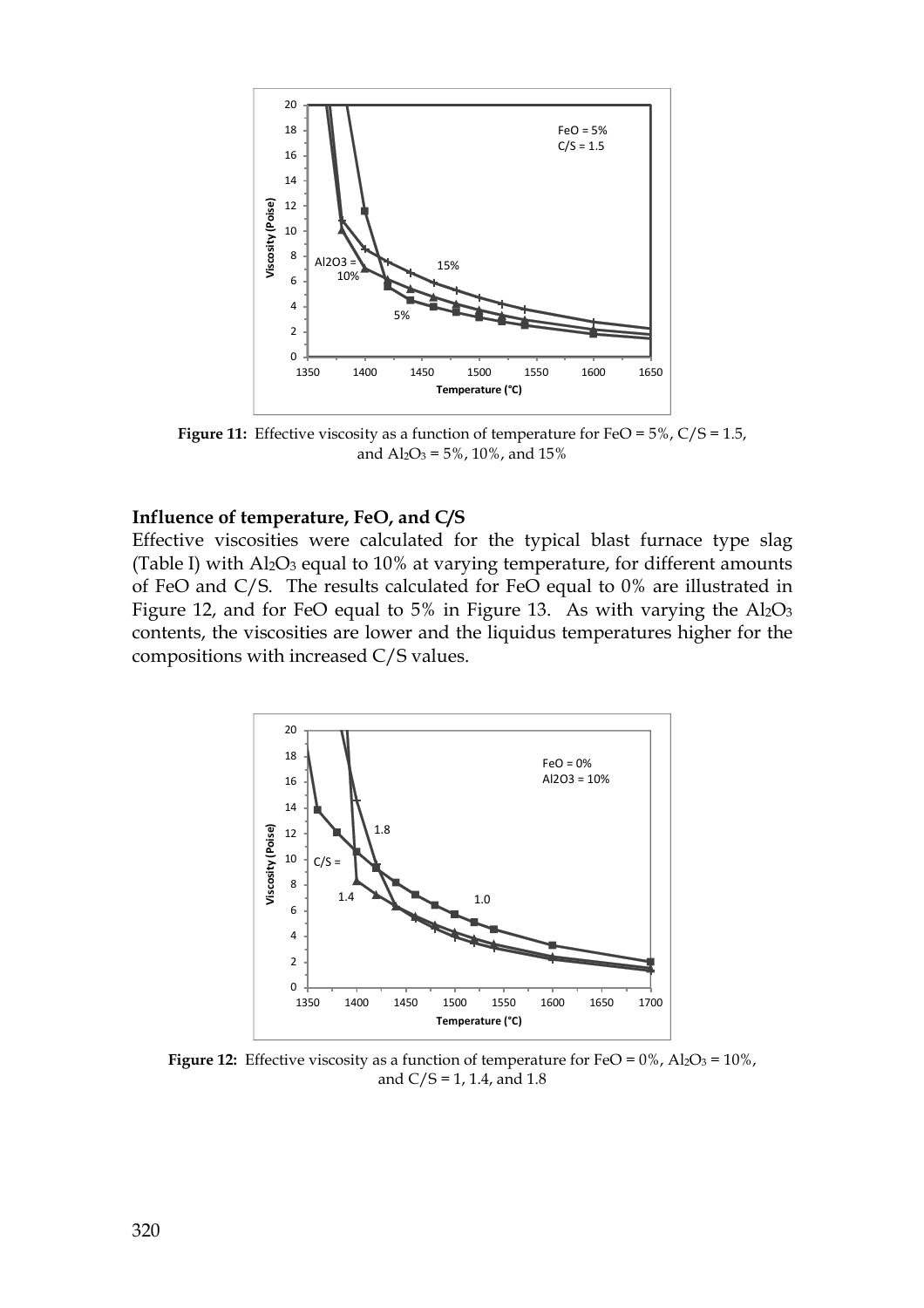

**Figure 13:** Effective viscosity as a function of temperature for FeO =  $5\%$ , Al<sub>2</sub>O<sub>3</sub> =  $10\%$ , and  $C/S = 1$ , 1.4, and 1.8

The predicted volume fraction of solids as a function of temperature is illustrated in Figure 14, as calculated for the typical slag composition with FeO equal to 5%,  $\text{Al}_2\text{O}_3$  equal to 10%, and varying values of C/S. This illustrates how the volume fraction of solids steadily increases at the liquidus temperature, up to a point where it starts to increase sharply. The liquidus temperature and range is higher for higher C/S values, as the viscosity of these compositions starts increasing, and peaks at higher temperatures.



**Figure 14:** Volume fraction of solids as a function of temperature for FeO = 5%,  $\text{Al}_2\text{O}_3$  = 10%, and  $C/S = 1.2$ , 1.4, and 1.8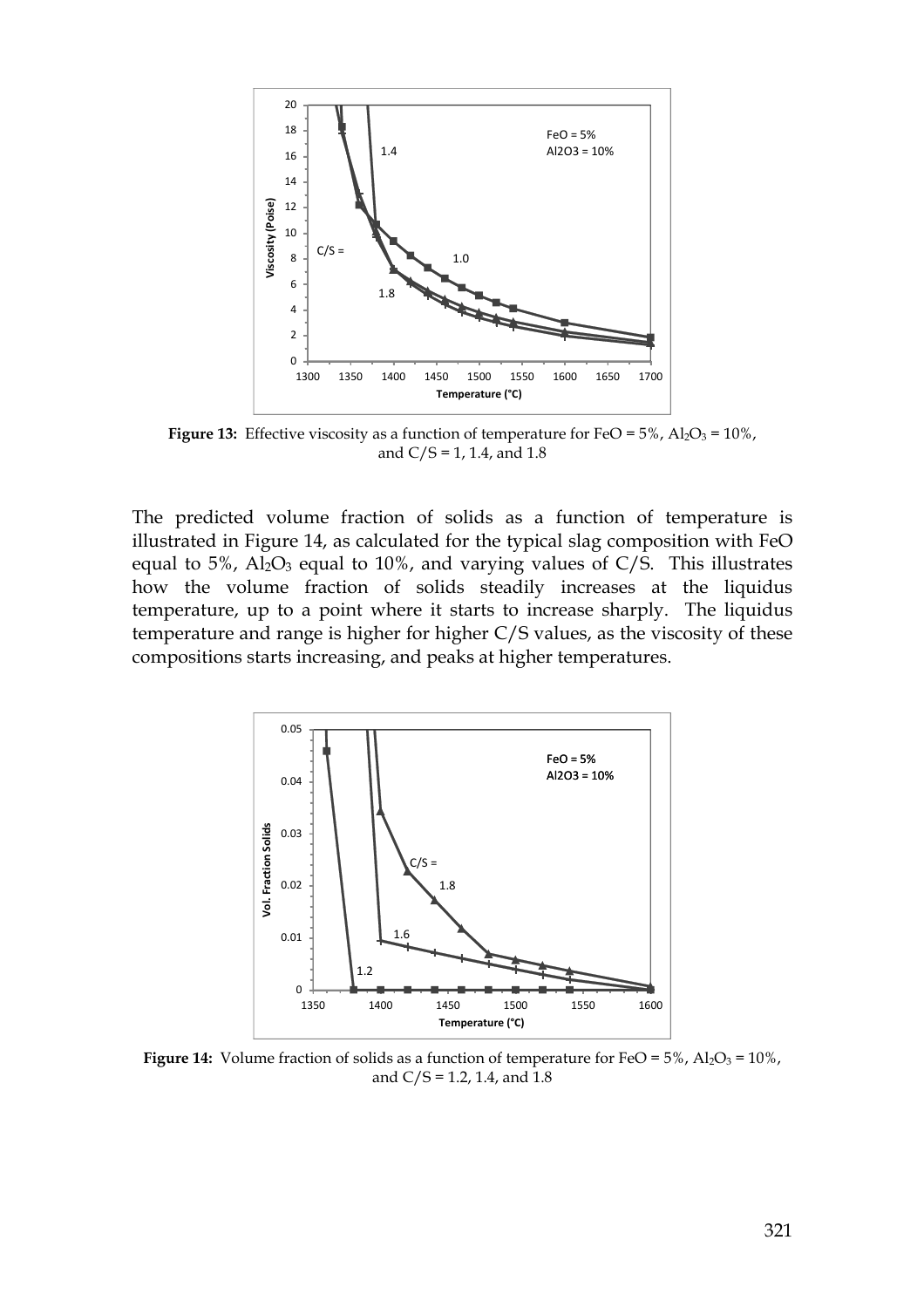## **THE ANALYSIS OF HISTORICAL DATA**

## **Operating region**

The viscosity and liquidus temperature models were applied to historical blast furnace data to illustrate the analysis of historical performance and to determine improvement targets. The slag compositions considered (normalised to average  $12.5\%$  Al<sub>2</sub>O<sub>3</sub>) are illustrated on the ternary liquidus diagram, shown in

Figure **15**. This indicates that the relatively wide variation in compositions are all expected to be fully liquid at final slag temperatures above 1600°C.



Figure 15: Liquidus ternary diagram for the SiO<sub>2</sub>-CaO-MgO-Al<sub>2</sub>O<sub>3</sub> system, with 12.5% Al<sub>2</sub>O<sub>3</sub>, showing the historical blast furnace slag compositions considered

## **Liquidus temperatures**

 $Al_2O_3$  in the slag lowers the liquidus temperature, and a sharp gradient is predicted in the liquidus temperatures towards lower  $SiO<sub>2</sub>$  values. The liquidus temperatures had to be determined for compositions individually to confirm operation in the single-phase region. Figure 16 shows a histogram of the predicted liquidus temperatures.

An average liquidus temperature of 1380°C was predicted, with all the values below the typical metal temperature of 1450 to 1480°C. The final slag in the furnace is generally assumed to be 100°C hotter than the metal tapping temperature measured, indicating operation in the fully liquid region for all slags considered.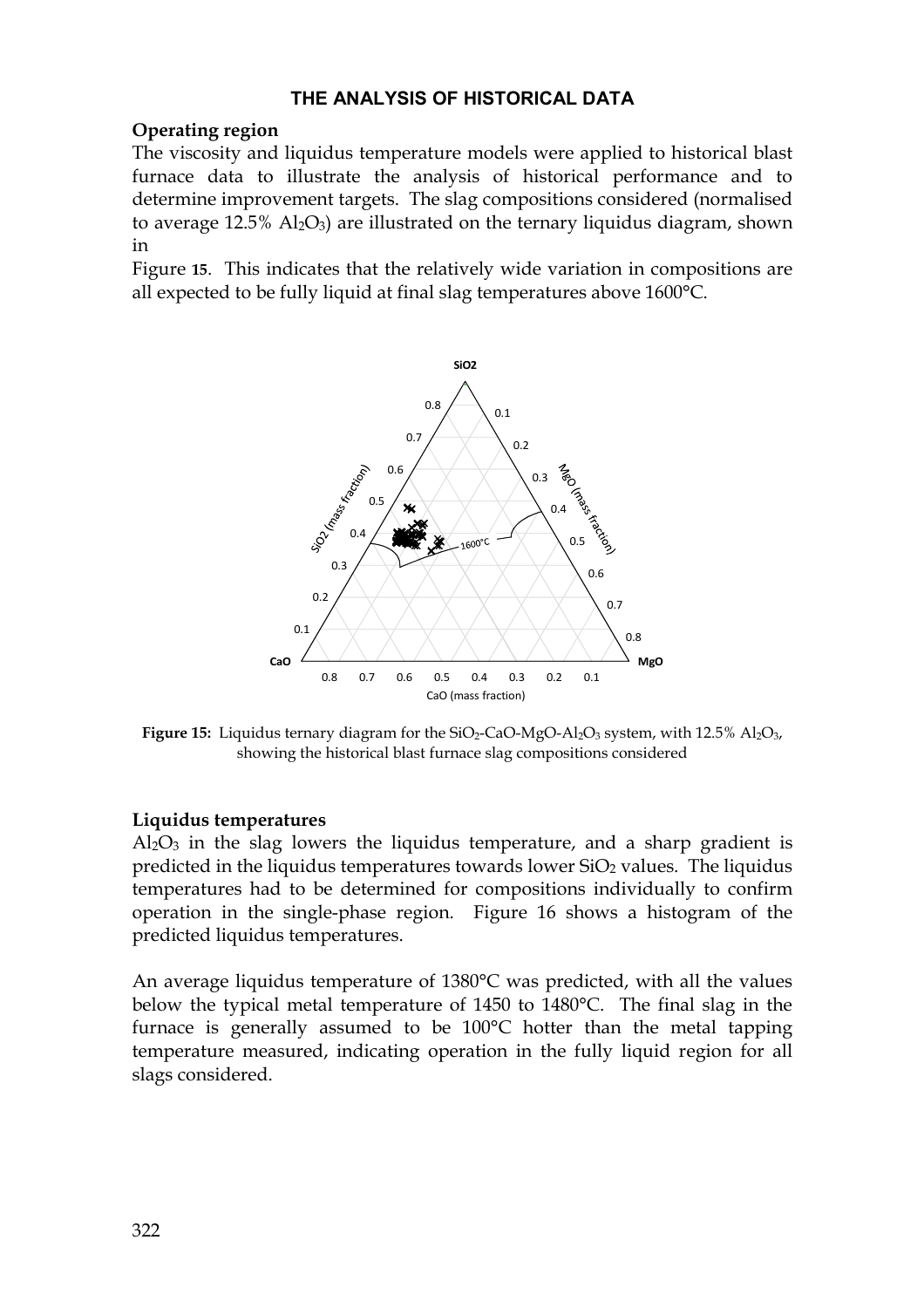

**Figure 16:** Histogram of predicted slag liquidus temperatures for historical blast furnace slag compositions

#### **Metal tapping temperatures**

The metal tapping temperature recorded with each slag composition is considered in relation to the predicted slag liquidus temperatures. Figure 17 shows a histogram of the difference between tapped metal temperatures and predicted slag liquidus temperatures. On average, the tapped metal temperatures were 105°C higher than the slag liquidus temperatures predicted, with the distribution skewed to the right. This average figure is high and a fairly conservative target metal-tapping temperature could be approximated from the slag composition by subtracting 105°C from the calculated slag liquidus temperature.



**Figure 17:** Histogram of the differences between the metal tapped temperature and predicted slag liquidus temperature, for historical blast furnace data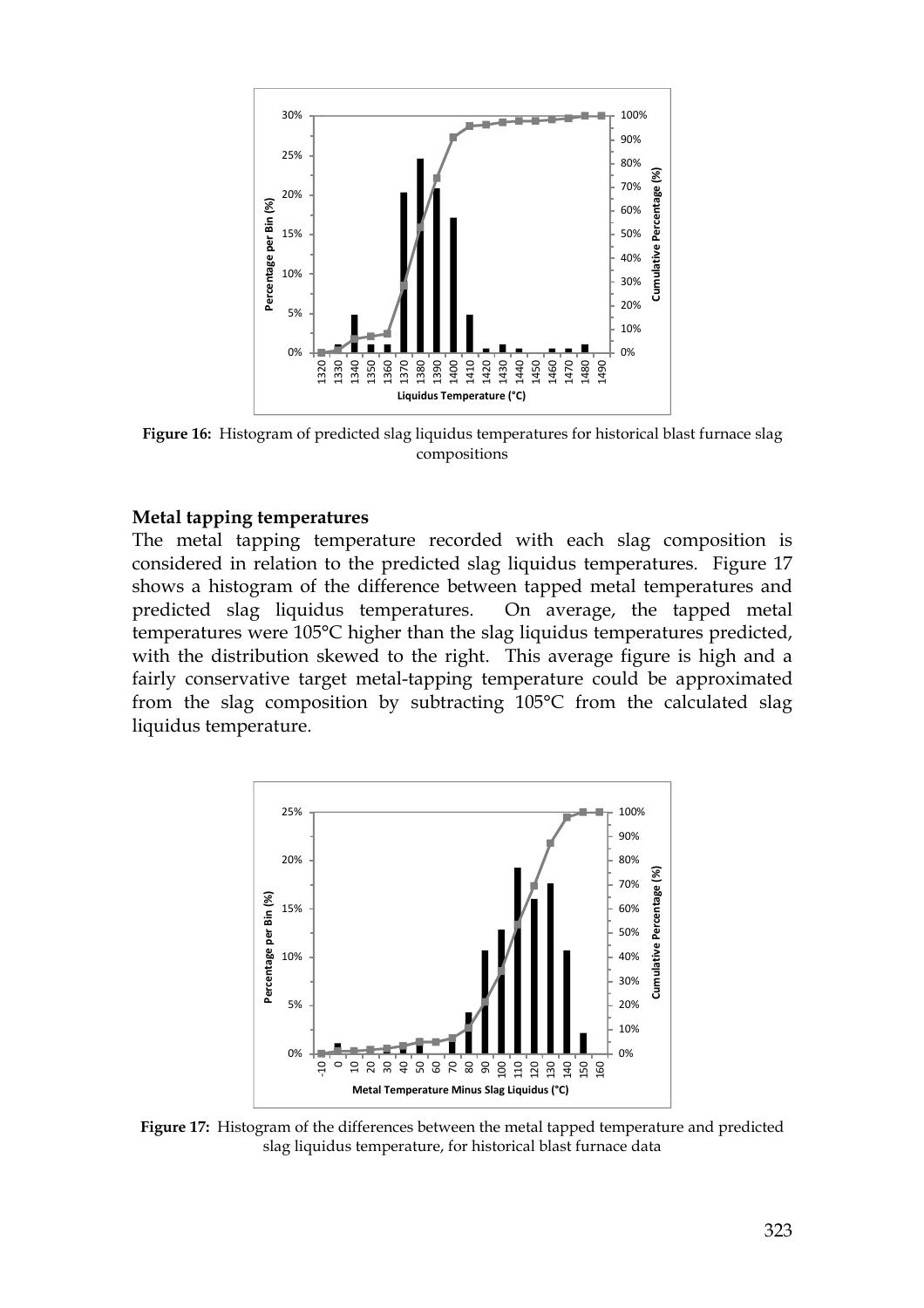## **Effective viscosity**

In the single-phase region, the slag viscosity is inversely proportional to the slag basicity, while the slag liquidus temperature is directly proportional. Even though the final slags considered were all in the single-phase region, the viscosities have to be calculated to determine the spread of predicted values. This was done using the developed viscosity model, assuming a final slag temperature of 100°C higher than the metal tapping temperature, with the histogram of predicted values in Figure 18.

An average value of 3.7 Poise was predicted, with the distribution skewed to the left. The higher viscosity values are likely to indicate operational occurrences where slag was difficult to tap. This average value could be considered indicative of a slag having acceptable ease of tapping, based on the general ease of the period for which data was obtained.



**Figure 18:** Histogram of predicted slag effective viscosities for historical blast furnace slag compositions

# **Combined analysis of results**

The predicted slag viscosities (at 100°C above metal tapping temperature) were plotted versus the predicted slag temperatures in Figure 19, with the encircled region showing where both parameters are minimized. The highest variance occurs in the liquidus temperatures, due to variances in the slag composition and in the feed materials. Being skewed to the left, the process was probably managed with compositional changes that related to low liquidus temperatures.

There is less variance in the predicted slag viscosities, also skewed to the left. If temperature remained unchanged, the same effects causing lowered liquidus temperatures would have increased viscosity (decrease in basicity), and the distribution would not be skewed to the left. This indicates that the temperatures were managed and kept high enough to maintain low viscosity.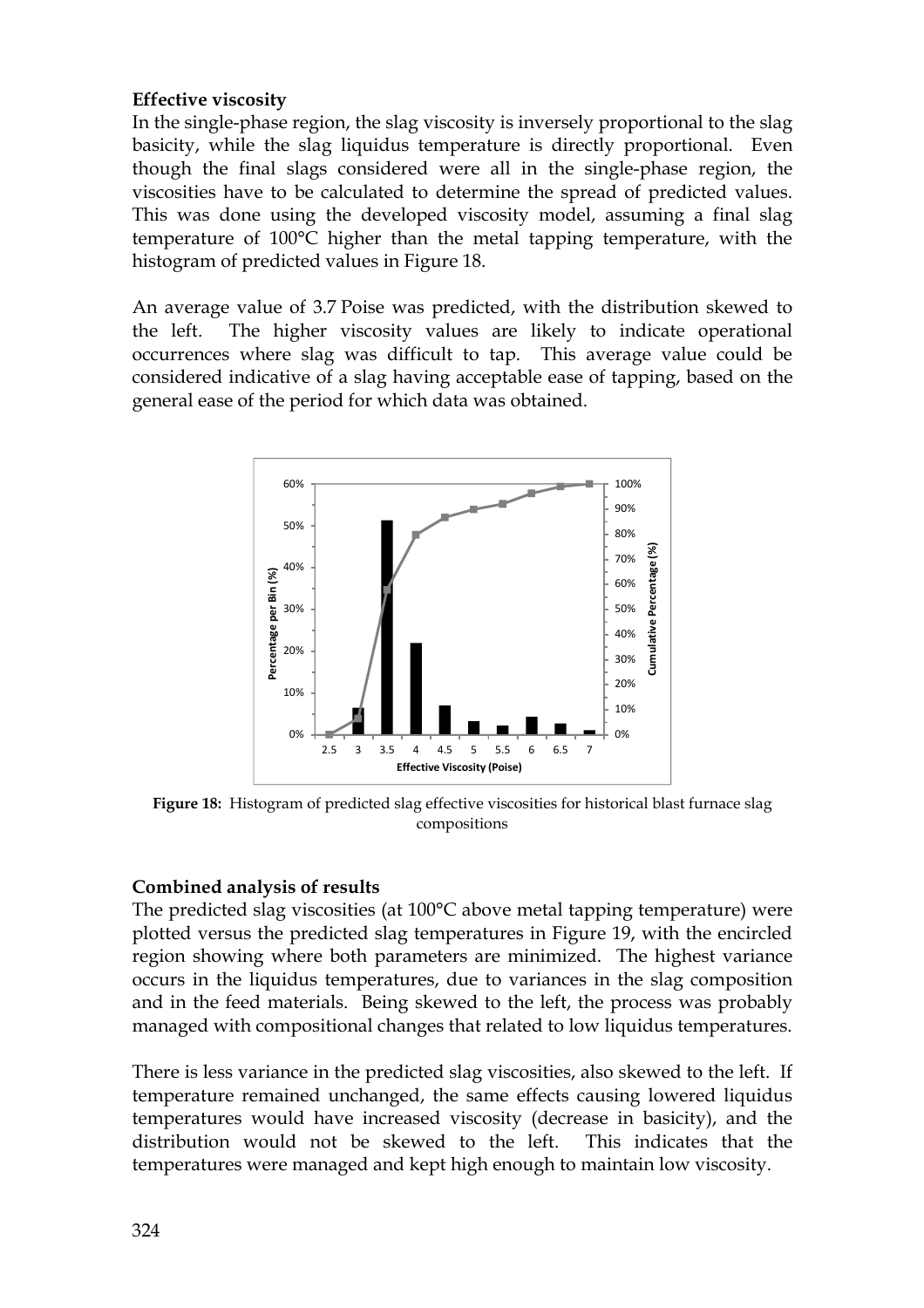The results indicate that possible opportunities exist to control the slag chemical composition and energy input, to obtain less variability in the slag liquidus and metal temperatures. Lower variability in these variables should enable operation closer to overall optimized conditions, being lower metal temperatures (for lower energy demand and target viscosity) and limited slag liquidus temperatures (for ensuring tappability).

That said, it should be kept in mind that slag liquidus temperatures and viscosities cannot be controlled in isolation, and the other control objectives and the influence that compositional changes have on them should also be considered. It is important to also consider variables such as the capacity of impurities in the slag, and compare it with baseline values when slag compositions and temperature target values are.



**Figure 19:** Predicted slag effective viscosity vs slag liquidus temperature for historical blast furnace data

#### **CONCLUSIONS**

Viscosity and liquidus temperature models incorporating phase equilibrium calculations were developed and applied to blast furnace type slags. The importance of considering phase equilibrium calculations was illustrated by calculating viscosities for varying temperatures, basicities, and amounts of FeO and  $\text{Al}_2\text{O}_3$ . It was observed how the viscosity model predicted increased viscosities at low basicities, due to the silicate bonds, but also at high basicities due to the effect of precipitating solids.

The models were applied to historical blast furnace data, as a first step towards analysing the historical performance based on the values of viscosity and liquidus temperatures, and also to derive possible target values should the models be actively applied to the control of the process. It was shown that, for the data used, and an assumed slag temperature elevation of 100°C above the metal temperature, that the average slag viscosity was 3.7 Poise. The